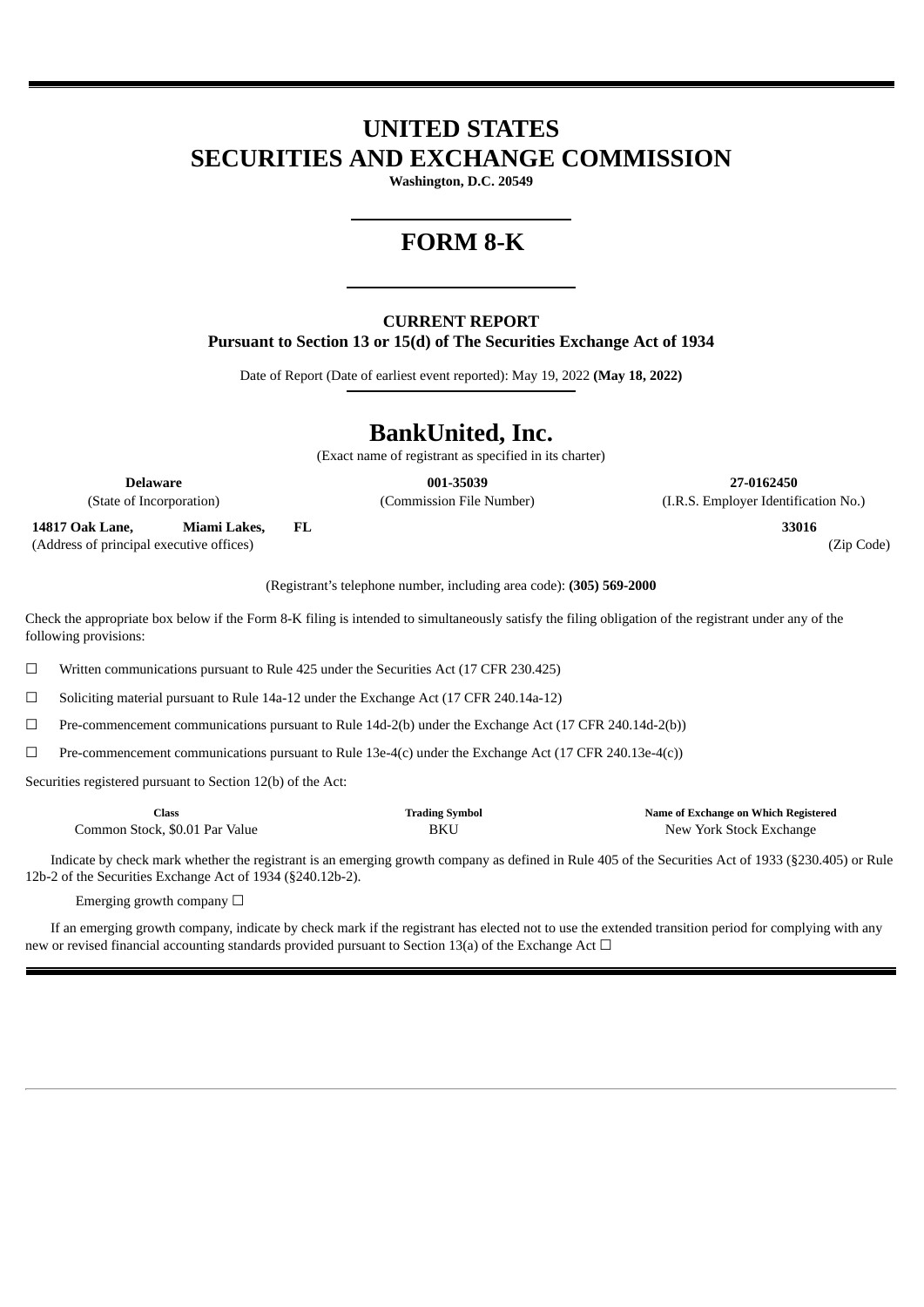#### **Item 5.07 Submission of Matters to a Vote of Security Holders.**

On May 18, 2022, BankUnited, Inc. (the "Company") held its annual meeting of stockholders (the "Annual Meeting") and the following proposals were voted on:

*Proposal No.* 1: To elect nine directors to the Company's Board of Directors (the "Board") to serve until the next annual meeting of stockholders and until that person's successor is duly elected and qualified, or until that person's earlier, death, resignation or removal.

*Proposal No. 2:* To ratify the appointment of Deloitte & Touche LLP as the Company's independent registered public accounting firm for 2022.

*Proposal No. 3:* To hold an advisory vote to approve the compensation of the Company's named executive officers.

Each proposal is described in detail in the Company's definitive proxy statement for the Annual Meeting, filed with the Securities and Exchange Commission on April 8, 2022. The results of such stockholder votes are set forth below.

**Proposal No. 1:** All of the director nominees were elected to the Board based on the following votes:

| <b>Nominee</b>        | For        | Withheld  | <b>Broker Non-Vote</b> |
|-----------------------|------------|-----------|------------------------|
| Tere Blanca           | 77,312,636 | 336,872   | 2,554,160              |
| John N. DiGiacomo     | 77,383,201 | 266,307   | 2,554,160              |
| Michael J. Dowling    | 77,284,120 | 365,388   | 2,554,160              |
| Douglas J. Pauls      | 77,256,823 | 392,685   | 2,554,160              |
| A. Gail Prudenti      | 77,224,022 | 425,486   | 2,554,160              |
| William S. Rubenstein | 77,383,101 | 266,407   | 2,554,160              |
| Rajinder P. Singh     | 75,963,261 | 1,686,247 | 2,554,160              |
| Sanjiv Sobti, Ph.D.   | 77,383,054 | 266,454   | 2,554,160              |
| Lynne Wines           | 77,228,738 | 420,770   | 2,554,160              |

**Proposal No. 2:** The proposal to ratify the appointment of Deloitte & Touche LLP as the Company's independent registered public accounting firm for the fiscal year ending December 31, 2022 received the following votes:

| ▼<br>For<br>___ | eamst    |                                         | Non-Vote<br>sroker<br>. |
|-----------------|----------|-----------------------------------------|-------------------------|
| 380<br>166      | $-0,0.1$ | C77<br>$^{\circ}$ , 0<br><b>.</b><br>__ |                         |

**Proposal No. 3:** The advisory vote to approve the Compensation of the Company's named executive officers received the following votes:

| For                                   | Against | bstain.              | Broker Non-Vote |
|---------------------------------------|---------|----------------------|-----------------|
| .,869.967<br>$\overline{\phantom{a}}$ | 743,706 | 0.25<br>n-<br>ჯა,გკუ | .554,160        |